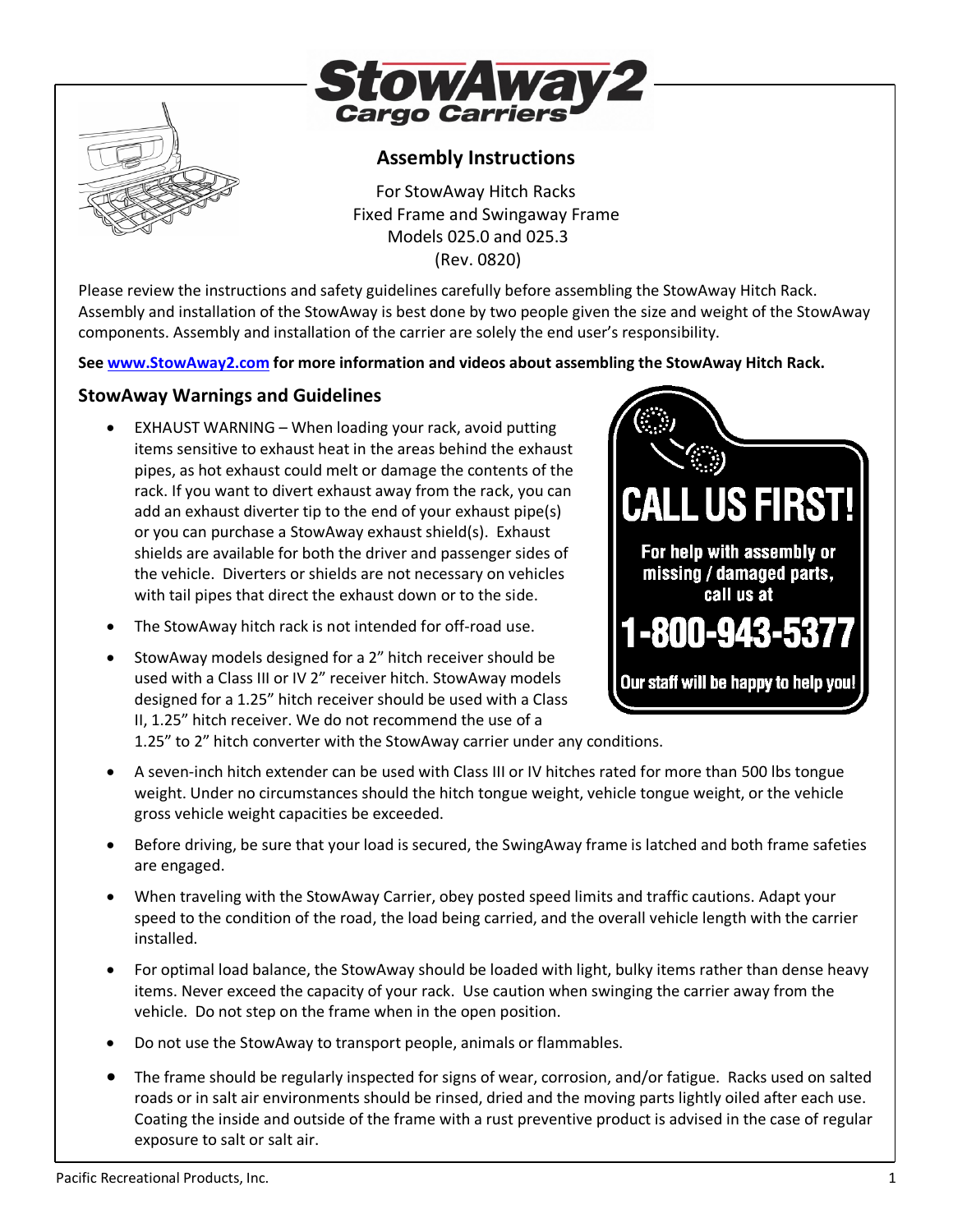

### **StowAway Cargo Rack parts**

Remove parts from cartons and confirm that all parts have been received. Save all packaging until the unit is fully assembled and functional. Contact us at (800) 943-5377 if any parts are missing.



- 1 ¾" Nylok Lock Nut for Pivot Bolt
- 1 Hitch Pin (Not included if hitch lock is ordered)
- 1 Hitch Tightener

#### **Tools Required for Assembly**

Two large adjustable end wrenches or socket wrenches with 9/16" and 1 1/8" sockets. Phillips screwdriver.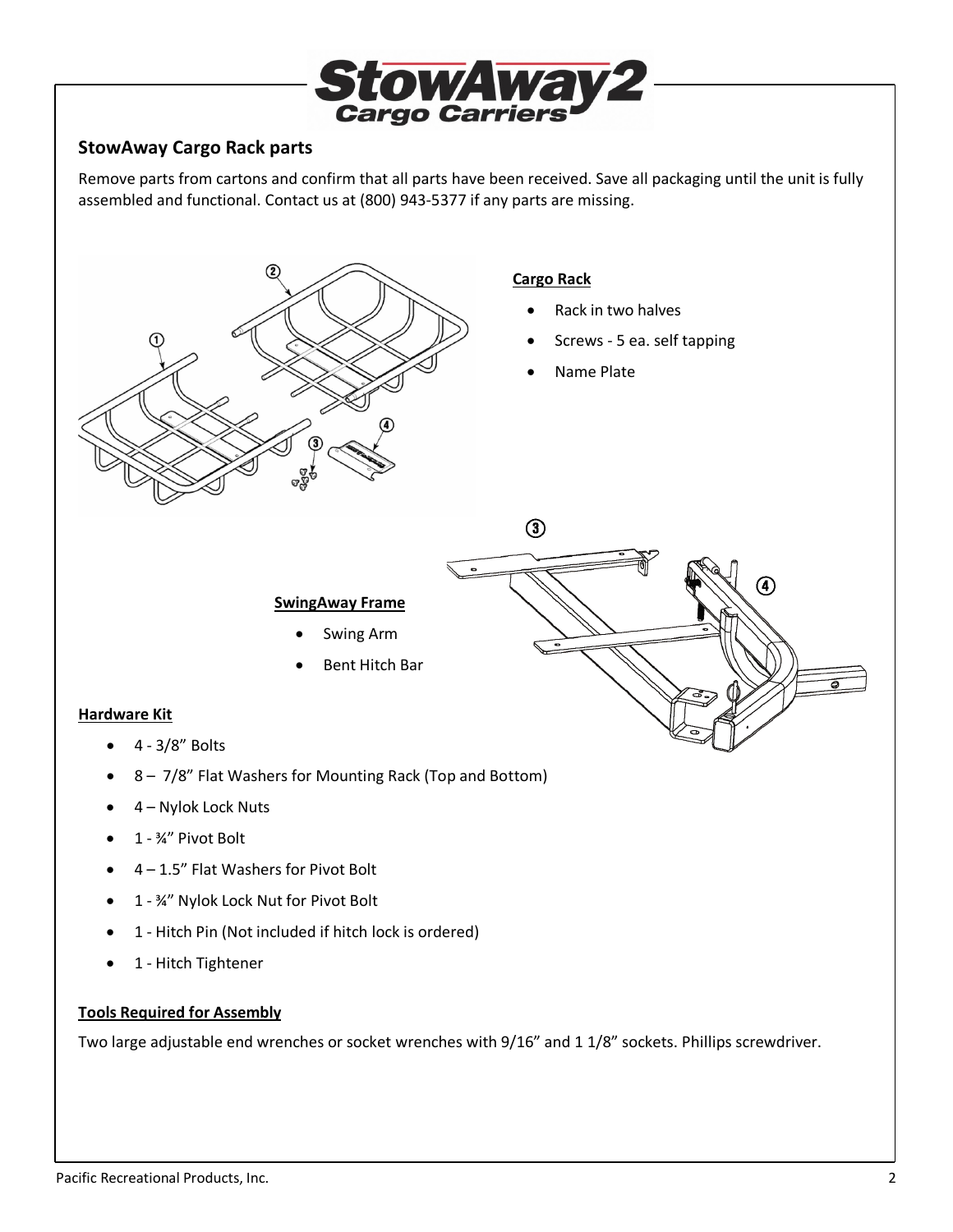

### Assembling the Cargo Rack

- 1. On a smooth surface, orient the left and right sides of the cargo rack in an upside-down position. Push the two halves of the cargo rack together by carefully sliding the tubing of the right side inside the tubing of the left side. (See illustration A).
- 2. Once the two halves are together, slight adjustment may be needed to line up the screw holes. (See illustration B).
- 3. Insert a screw into each of the connecting holes using Philips screw-driver. Use firm downward pressure to start the screw but do not fully tighten at this point.
- 4. Turn the cargo rack right-side up. Orient the left and right sides to find the "rear" of the cargo rack. The "rear" of the cargo rack has two small holes for mounting the name- plate on the perimeter tube. On the "front" side of the cargo rack, install another screw on the top of the perimeter tubing. Do not fully tighten.
- 5. Position the rack on the StowAway frame, with the rear of the rack facing away from the vehicle, and line up the mounting holes for the rack and the frame. Insert one mounting bolt, washer and nut and partially tighten. Note: The bolt heads and one washer should be on the top of the rack and the nylok and washer should be on the bottom of the frame. Re-check your mounting hole alignment, adjusting the cargo rack if necessary, and insert a second mounting bolt, washers and nut. Hand tighten. Follow with the remaining two mounting bolts and hardware. Once all four bolts are in place firmly tighten.



- 6. Tighten the three self tapping rack screws. Use firm downward pressure.
- 7. Position the name plate on the rear center of the rack, and affix with the remaining two self tapping screws. Tighten firmly. (See illustration C). If you have purchased a **Swingaway frame**, follow the instructions on the remaining pages for
	- Swingaway frame assembly.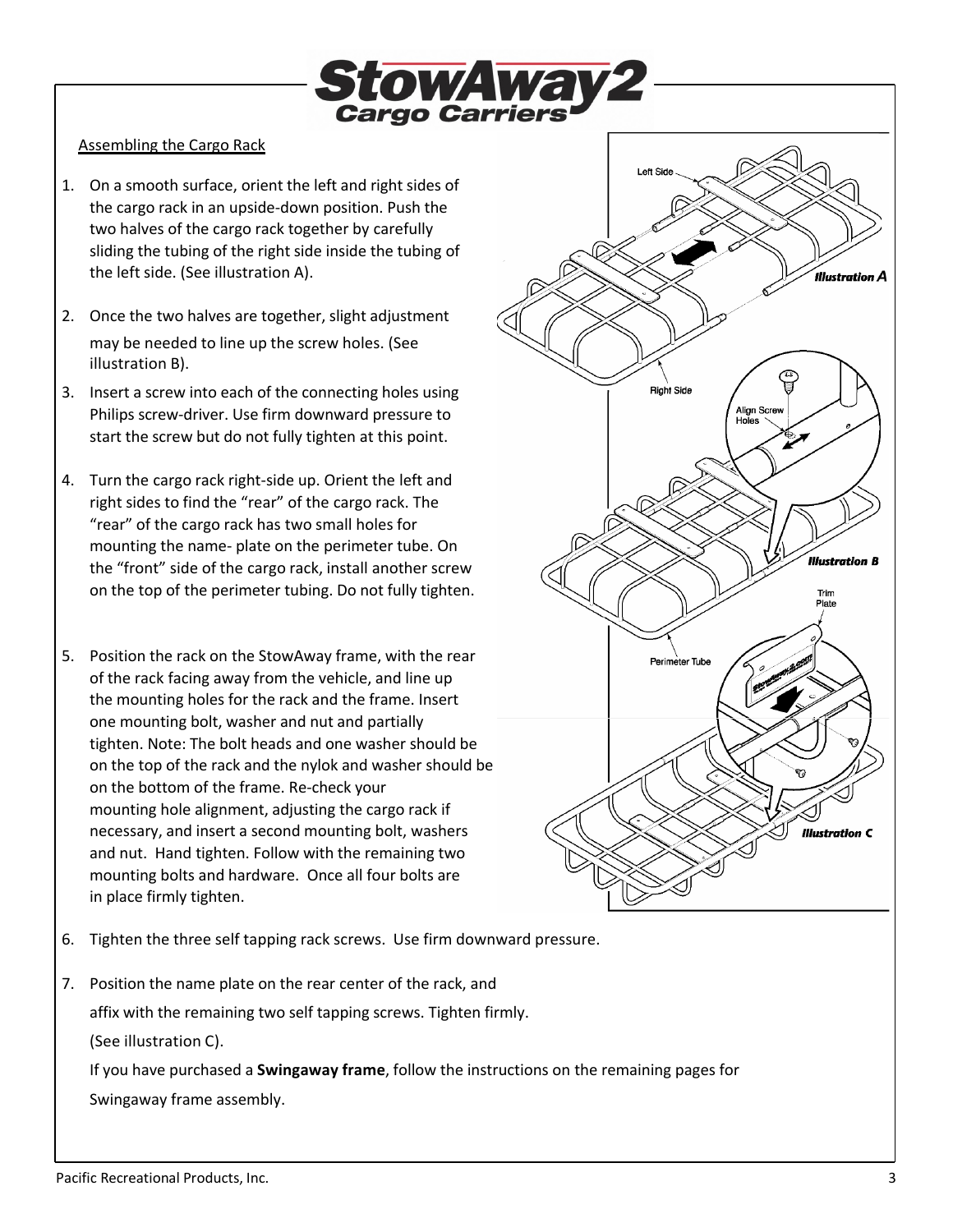

# **Swingaway Frame Models - Assembling the Frame**

- Slide the bent hitch bar into your vehicle's trailer hitch until the hitch pin holes are aligned (Fig 1). Locate the Hitch Pin or Hitch Lock from the hardware kit and insert the pin into the hitch. The hitch tightener need not be installed now unless you plan to use the StowAway immediately.
- Fit the swing arm yoke over the point of rotation on the hitch bar (Fig 2). Position two pivot bolt washers (Fig 3), one on top of the yoke and one between the yoke and the bar, then insert the pivot bolt though the yoke and the hitch bar. Insert the third washer the yoke and bar (grease washer and tap into place if it is tight) before pushing the pivot bolt through the bottom of the yoke. Add the fourth washer to the end of the pivot bolt and hand tighten the nylok lock nut onto the pivot bolt. With two large wrenches use firm pressure to tighten the nylok all the way to the bottom of the yoke. You will feel resistance as the nylon contacts the bolt.
- Test the frame to ensure that the swing arm swings freely.
- Close the swing arm until it is latched. This may require pressing down on the swing arm to clear the top of the latch hole. (This is common with an unloaded frame). For questions, watch the assembly video on our website.



3/4" Pivot Bolt

**Hitch Bar** 

**SIDE VIEW** (ASSEMBLED)

 $3/4"$ **Flat Washers** 

*Figure 3* 

Swing Arm

3/4" Nylon Lock Nut

2.

Washer Locations 3.



### **Attach Hitch Rack to the Frame – Fixed or Swingaway**

- Be sure that the swing arm is closed and latched.
- Note: If you ordered the exhaust shield(s) you will want to install these now before mounting the rack to the frame. See exhaust shield installation instructions.
- Position the rack on the frame so that the rack nameplate faces rearward and the mounting holes are aligned. Place a washer over each hole and insert a bolt through the hole and the frame. Slide a flat washer and locknut onto each bolt and tighten, repeating for each bolt. *Note: if you ordered the wheel kit you will install the wheels instead of the locknuts on the two rear bolts. See wheel kit instructions.*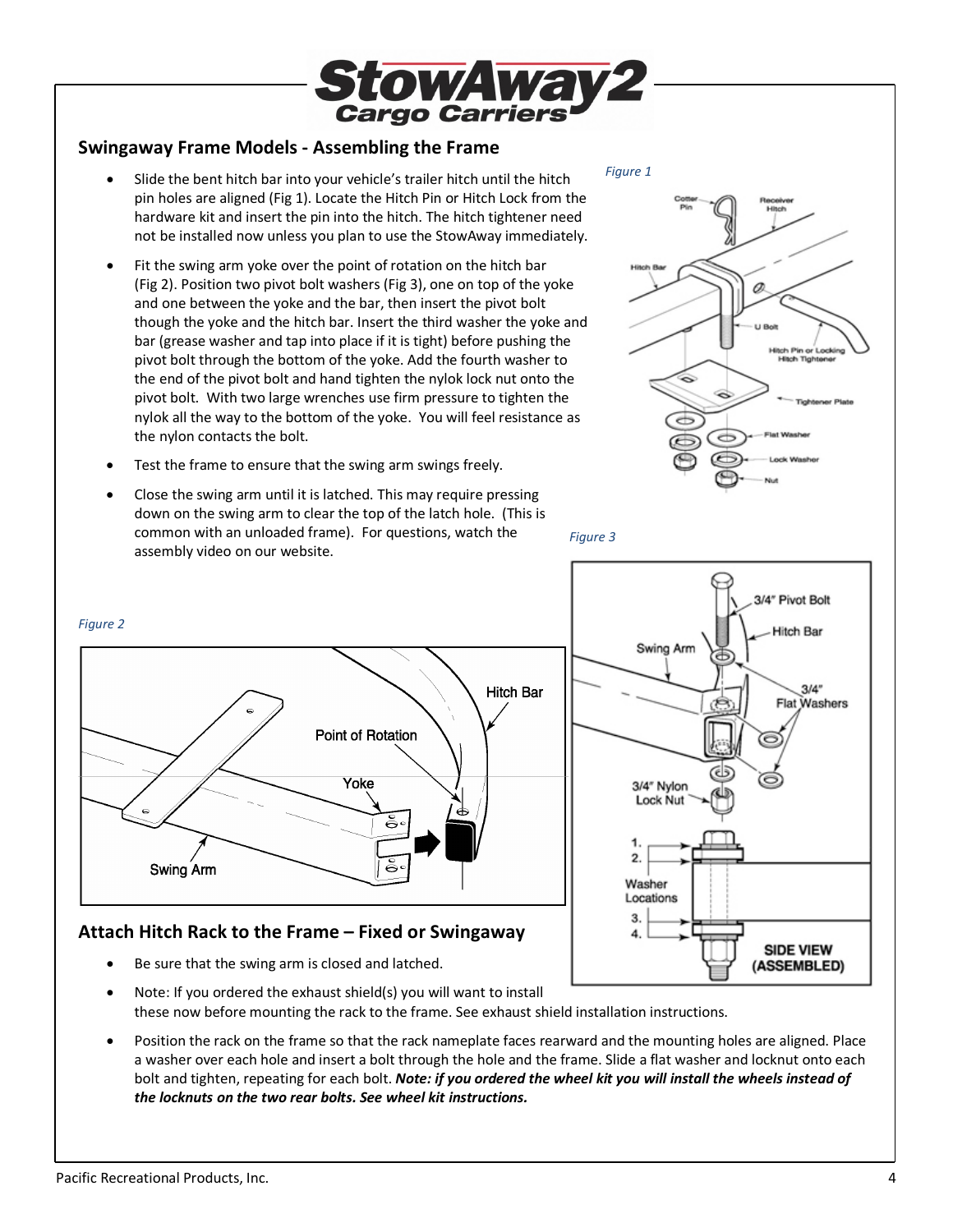• If you have the swingaway frame, open and close the unit to ensure the frame closes and latches properly. It may be necessary to push down slightly on the empty carrier to ensure proper latching. To release the frame, pull up on the plunger pin handle.

*Cargo Carrier* 

owAwav2





### **Using and Caring for the StowAway Hitch Rack Carrier**

- The SwingAway frame is equipped with a latch, a primary safety and a secondary safety. To close the frame, swing it closed until the latch engages. Tighten the primary T-Bolt safety fully until the T-Bolt washer is flush to the frame. Be sure that the threads are properly aligned when tightening the bolt. Drop the secondary safety into place at the pivot point.
- To open the frame, remove both safeties and pull up on the orange plunger pin.
- The SwingAway frame may be locked at 90 degrees from the vehicle by inserting the safety pin into hole at the pivot point. Care should be taken when swinging the cargo box out near traffic or on an incline. The hitch rack should be loaded with the frame in the closed position when possible.

The StowAway rack and frame should be washed, rinsed and dried after each use to remove road grit or salt from the frame. Any sign of rust should be sprayed with rust remover/preventative like Rustoleum at once. Moving frame components, e.g. the pivot bolt, plunger pins and safeties, should be kept lubricated.